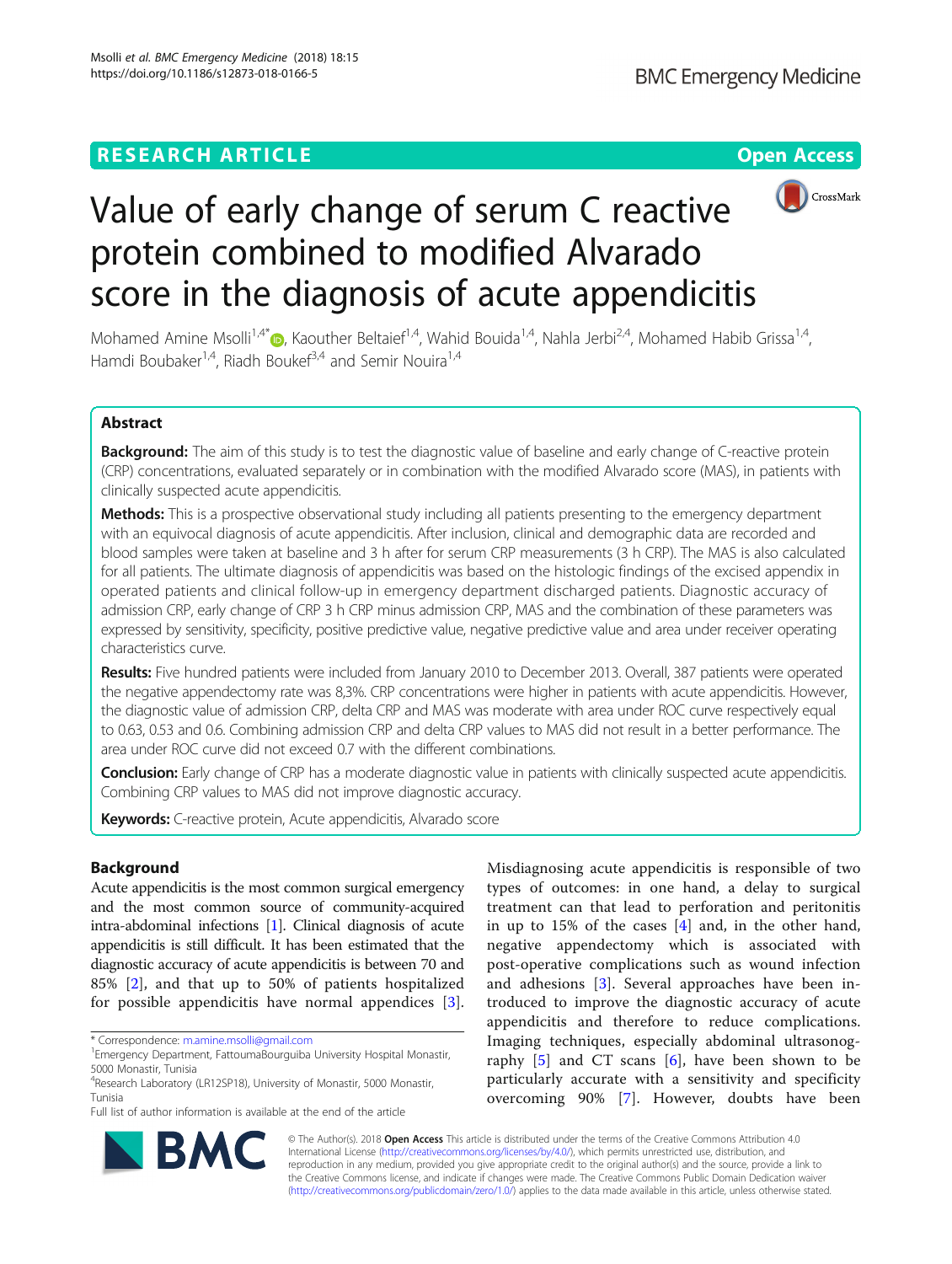<span id="page-1-0"></span>raised about their usefulness in patients with high clinical probability of acute appendicitis associated with the need for qualified staff and medical facilities contributing to the increase of healthcare costs [[8,](#page-5-0) [9](#page-5-0)]. Diagnostic scoring systems have been developed in an attempt to improve the diagnostic accuracy of acute appendicitis. The most prominent of those scores is that developed by Alvarado  $[10, 11]$  $[10, 11]$  $[10, 11]$  $[10, 11]$  $[10, 11]$ . The modified Alvarado score (MAS) is a more simplified and practical version of the original one and has been widely accepted after it was successfully tested in different studies [\[12](#page-5-0), [13](#page-5-0)]. Modified Alvarado score is based on three symptoms, three signs, and one laboratory investigation and ranged from 1 to 9 (Table 1).

However, prospective studies have suggested that Alvarado score and MAS alone are inadequate as a diagnostic test for appendicitis  $[12-14]$  $[12-14]$  $[12-14]$  $[12-14]$ . During the evaluation of patients with possible appendicitis in the emergency department (ED), repeated physical examination of the abdomen may provide further information to help decision making. Repeated laboratory tests were also proposed to this issue without proven benefit [\[15\]](#page-5-0).

C-reactive protein (CRP) is an acute phase protein that is often relied-on by many surgeons as a diagnostic marker of acute appendicitis [[16\]](#page-5-0). Actually, there is no strong evidence supporting its use in the diagnosis of acute appendicitis and related clinical data are controversial [[2\]](#page-5-0). The purpose of this study was to investigate the diagnostic performance of initial serum CRP measurement at admission and its early variation, evaluated both separately and in combination to the MAS in patients presenting to the ED with clinically suspected appendicitis.

#### Methods

This was a prospective observational study. We prospectively included all patients aged more than 10 years and admitted to our ED for clinically suspected acute

| <b>Table 1</b> Modified Alvarado Score |
|----------------------------------------|
|----------------------------------------|

| Symptoms                                | Score         |
|-----------------------------------------|---------------|
| Migratory right iliac fossa pain        |               |
| Nausea/Vomiting                         |               |
| Anorexia                                |               |
| Signs                                   |               |
| Tenderness in right iliac fossa         | $\mathcal{P}$ |
| Rebound tenderness in right iliac fossa |               |
| Elevated temperature                    |               |
| Laboratory findings                     |               |
| Leukocytosis                            | $\mathcal{P}$ |
| Total                                   | 9             |

appendicitis. The clinical suspicion of appendicitis was made based on the presence of direct tenderness in the right lower quadrant, percussion and rebound tenderness, pyrexia, anorexia, nausea and vomiting. Patients using warfarin or heparin, pregnant women, and patients using antibiotics during the study period were excluded. All patients were initially evaluated by the ED physician and demographic, clinical and biological findings were recorded on a specific data form. Blood samples were obtained immediately after admission and analyzed for while blood cell (WBC) count and admission CRP concentrations. Three hours after, a second CRP measurement (3 h CRP) was carried out in patients with an equivocal diagnosis of acute appendicitis. The CRP concentration was measured by immune turbidimetry (Beckman Collin, CA). The normal range of CRP concentrations, in our hospital, is between 0 and 6 mg/ml and concentrations  $> 6$  mg/L were considered abnormal. At the term of this evaluation, the MAS was calculated for all the included patients. A score above 4 was considered highly suggestive of acute

Table 2 Baseline characteristics of the patients enrolled in the study

|                                       | Appendicitis<br>$n = 323(64.6\%)$ | No appendicitis<br>$n = 177(34.4\%)$ | $\mathcal{D}$ |
|---------------------------------------|-----------------------------------|--------------------------------------|---------------|
| Sex (male: female)                    | 181: 142                          | 74: 103                              | 0.002         |
| Age (y); mean (SD)                    | 28 (13)                           | 26 (12)                              | 0.17          |
| Pain duration n (%)                   |                                   |                                      | 0.12          |
| < 6h                                  | 24(7,4)                           | 21 (11,8)                            |               |
| $6 - 12h$                             | 72 (22,2)                         | 43 (24,2)                            |               |
| $12 - 24 h$                           | 138 (42,7)                        | 68 (38,4)                            |               |
| 24-48 h                               | 69 (21,3)                         | 37 (20,9)                            |               |
| > 48 h                                | 20(6,2)                           | 8(4,5)                               |               |
| Associated symptoms, n (%)            |                                   |                                      |               |
| Nausea and vomiting                   | 145 (44,8)                        | 69 (38,9)                            | 0.20          |
| Anorexia                              | 29 (8,9)                          | 15(8,4)                              | 0.84          |
| Temperature at presentation,<br>n (%) |                                   |                                      | 0.016         |
| Afebrile                              | 12(3,7)                           | 13(7,3)                              |               |
| 37-37.9                               | 187 (57,8)                        | 118 (66,6)                           |               |
| 38-38.9                               | 112 (34,6)                        | 38 (21,4)                            |               |
| > 39 °C                               | 12(3,7)                           | 8(4,5)                               |               |
| Physical examination, n (%)           |                                   |                                      |               |
| RLQ tenderness                        | 268 (82,9)                        | 132 (74,5)                           | 0.025         |
| Rebound tenderness                    | 227 (70,2)                        | 91 (51,4)                            | 0.036         |
| RLQ defense                           | 74 (22,9)                         | 21 (11,8)                            | 0.003         |
| Modified Alvarado score,<br>n (%)     |                                   |                                      | < 0.001       |
| $\leq 4$                              | 142 (44)                          | 115(65)                              | 0.014         |
| s > 4                                 | 181 (56)                          | 62(35)                               |               |

RLQ: right lower quadrant of the abdomen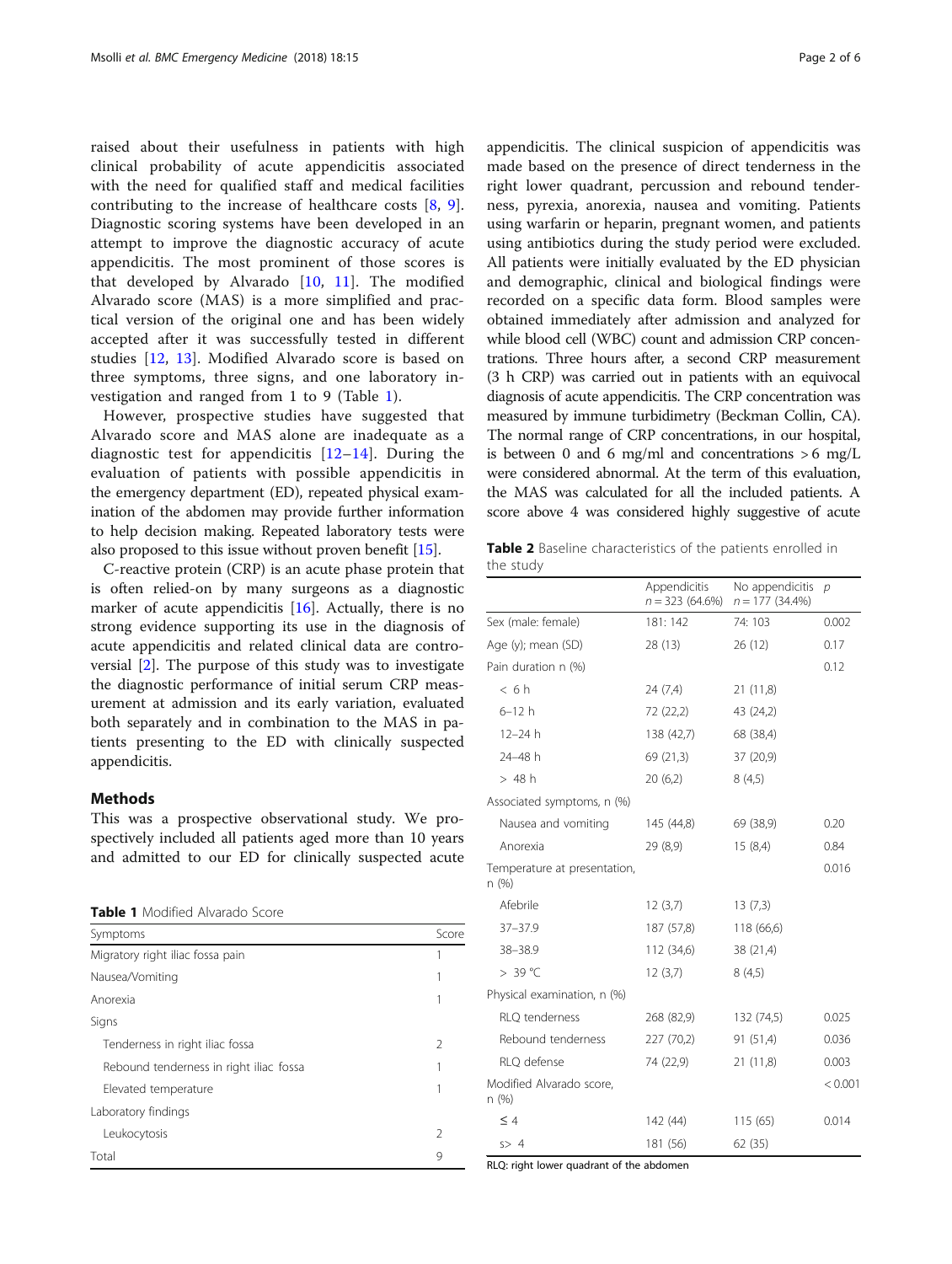appendicitis. Surgical decision was made at the discretion of senior surgeons based on medical history, clinical examination and initial blood cell count only. All appendectomies were performed by conventional methods and surgeons were blinded about the CRP values. In patients for whom the surgical treatment was decided within the 2 weeks of ED presentation, the ultimate diagnosis of appendicitis was based on histologic examination of the excised appendix. Appendicitis was defined as ulcerative, suppurative, phlegmonous, gangrenous or perforated appendicitis. Absence of appendicitis was considered if, in home discharged patients, initial symptoms has subsisted within the 2-week follow-up at the outpatient clinic; and, in operated patients, a normal appendix was found at the histopathological examination. All patients gave their written informed consent to participate in the study which was approved by our institutional ethics committee.

#### Statistical analysis

Data were presented as mean ± SD (standard deviation) or as percentages. The clinical data were compared using the student-t test for the continuous variables and the Chi-square test for categorical variables. The admission CRP and delta CRP (3 h CRP – admission CRP) diagnostic performance was evaluated alone and in combination to the MAS by the calculation of the sensitivity, specificity, positive and negative predicted values for each category and the calculation of the area under curve (AUC) of the receiver operating characteristic (ROC) presentation. The closer AUC is to 1, the better is the overall performance of the test. An AUC =0.5 means that the test is not better than a random one. All  $p$  values < 0.05 were considered statistically significant.

#### Results

During the study period, 551 patients were eligible from them 542 patients were admitted. 42 patients did not undergo a second CRP measurement and a total of 500 patients with clinically suspected appendicitis were included in the study. The patients mean age was  $28 \pm 3$  years with extremes ranging from 8 to 85. Young subjects aged under 30-year-old and males were the most frequent (Table [2](#page-1-0)). Most of the patients ( $n = 385$ ) underwent appendectomy within the first 24 h of ED admission. In the operated group, negative appendectomy rate was 8,3% (64 cases). Histologic findings included 155 (40%) ulcerative, 37 (9.6%) suppurative, 60 (15.5%) phlegmonous, 41 (10.6%) gangrenous and 28 (7.2%) perforated appendices. Only two patients (1.7%) in the non-operated group had been diagnosed with acute appendicitis during their 2-week follow-up (Fig. 1). Mean WBC count, mean level of admission CRP and 3 h CRP and mean delta CRP between patients with and without appendicitis are shown in Table [3](#page-3-0). In patients with acute appendicitis mean WBC and CRP measurements were significantly higher than in the patients with normal appendix (both  $p < 0.01$ ). The delta CRP was positive in 73% patients with appendicitis and in 46% patients with normal appendix; the difference was significant  $(P < 0.001)$ .

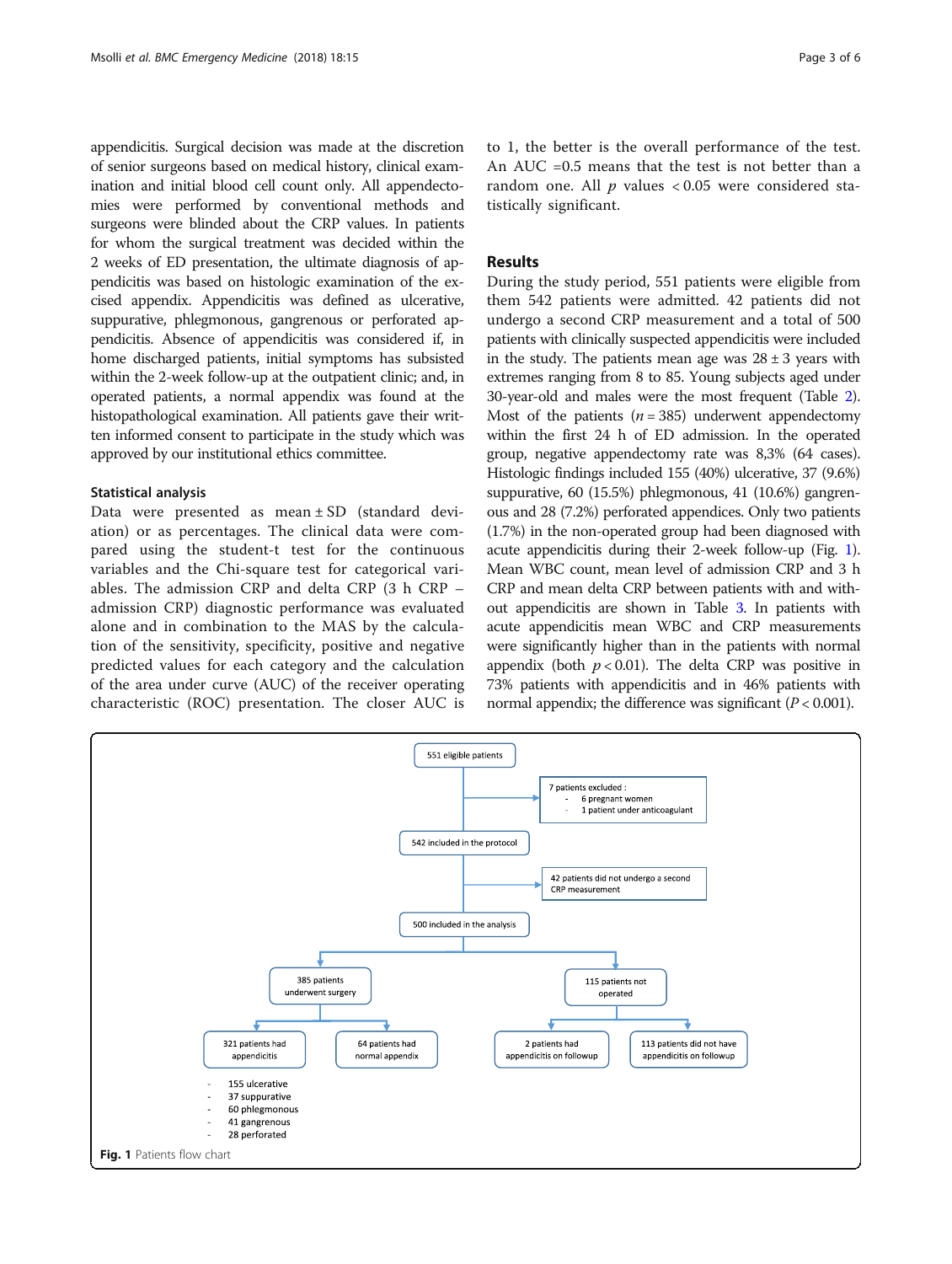<span id="page-3-0"></span>

|  |  |  | Table 3 Comparison of C-reactive protein values and modified  |
|--|--|--|---------------------------------------------------------------|
|  |  |  | Alvarado score between patients with and without appendicitis |

|                                                 | Appendicitis,<br>n (%)<br>$n = 323(64.6\%)$ | No appendicitis,<br>n (%)<br>$n = 177(35.4\%)$ | $\mathcal{D}$ |
|-------------------------------------------------|---------------------------------------------|------------------------------------------------|---------------|
| White blood cell count,<br>1000/mm <sup>3</sup> | 14.6 (5.9)                                  | 12.1(4.1)                                      | 0.002         |
| Admission CRP mg/L,<br>mean (SD)                | 40.4 (30.5)                                 | 20.3 (42.9)                                    | < 0.001       |
| Admission CRP mg/L,<br>median (IQ range)        | 16.3 (5.4–60)                               | $4,8(1.1-14.9)$                                |               |
| 3 h CRP mg/L, mean (SD)                         | 48.4 (31.9)                                 | 21.9 (23.5)                                    | < 0.001       |
| 3 h CRP mg/L, median<br>(IQ range)              | 26.9 (8.3–77.9)                             | $7.9(1.6-24.3)$                                |               |
| Delta CRP mg/L, mean (SD)                       | $+$ 9.7 (23.3)                              | $+ 1.8(28.5)$                                  | 0.001         |
| Delta CRP mg/L, median<br>(IQ range)            | $3.7(0.5-11.9)$                             | $1.1(0.06-4.6)$                                |               |
| Modified Alvarado score,<br>mean (SD)           | 4.5(1.5)                                    | 3.8(1.6)                                       | < 0.001       |

CRP: C-reactive protein

Delta CRP: admission CRP minus 3 h CRP

The diagnostic performance of both CRP and delta CRP in predicting acute appendicitis were further analyzed by using the ROC curves (Fig. 2). The AUC for admission CRP and 3 h CRP was respectively 0.63 and 0.65. However, for delta CRP it was only 0.53. The performance (sensitivity, specificity, PPV and NPV) of admission CRP and delta CRP analyzed separately and in combination to the MAS, in the diagnosis of acute appendicitis were shown in Table [4](#page-4-0). Both admission CRP and delta CRP had a better sensitivity than MAS alone (73, 84 and 56% respectively). Combining admission CRP or delta CRP to MAS was associated with a reduced sensitivity and a moderate increase of specificity compared to MAS alone. Moreover, applying admission CRP and delta CRP to each of MAS risk category  $(MAS \leq 4$  versus  $MAS > 4$ ) did not improve the diagnostic performance (Table [5\)](#page-4-0).

#### Discussion

The accurate diagnosis of acute appendicitis in the ED remains a challenge for the emergency physician [\[17](#page-5-0)]. Good clinical approach with detailed physical examination is keystone in the diagnosis of appendicitis. However, atypical clinical presentations and nonspecific findings are frequent which could delay the diagnosis leading to complications, more often perforation; or carry misdiagnosis and lead to unnecessary surgical interventions. To overcome these difficulties, many diagnostic strategies were developed including short period admission for observation, serial laboratory tests and imaging investigations [[18\]](#page-5-0). Although the utility of repeated laboratory examinations may seem helpful, diagnostic yield of serial tests has not been studied thoroughly enough to be validated in this condition. Also, it is unclear which serum inflammatory markers should be used and how well the early levels changes can function as a discriminator factor in patients with a suspected diagnosis of acute appendicitis  $[19]$ . In this prospective study we analyzed 500 patients with suspected appendicitis, and evaluated the utility of early changes in serum CRP concentrations in the diagnosis of acute appendicitis.

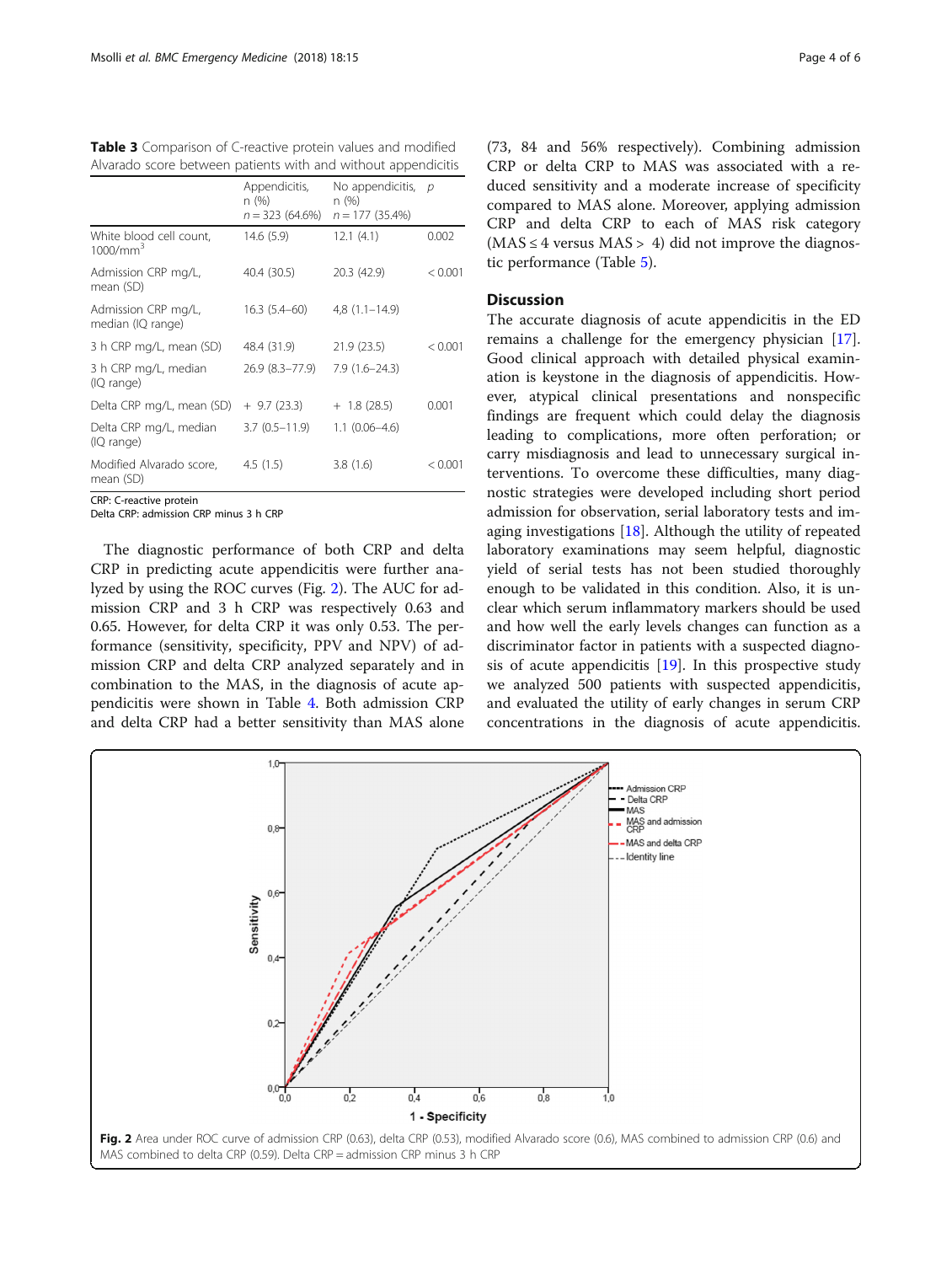|                                 | Sensitivity<br>$(95% \text{ Cl})$ | Specificity<br>(95% Cl) | <b>PPV</b><br>$(95% \text{ Cl})$ | <b>NPV</b><br>$(95%$ CI) | l R+<br>(95% Cl)    | l R-<br>$(95%$ CI)  |
|---------------------------------|-----------------------------------|-------------------------|----------------------------------|--------------------------|---------------------|---------------------|
| $MAS > 4$ alone                 | $56(50-61)$                       | $64(57-71)$             | 74 (68-79)                       | 44 (38-51)               | $1.55(1.16-2.1)$    | $0.68(0.54 - 0.87)$ |
| Elevated admission CRP          | 73 (68-78)                        | $53(45-60)$             | 74 (69-78)                       | 52 (44-59)               | $1.55(1.23 - 1.95)$ | $0.50(0.36 - 0.71)$ |
| Positive delta CRP              | 84 (79-87)                        | $19(13-26)$             | $66(61 - 71)$                    | $38(27-50)$              | $1.03(0.90 - 1.17)$ | $0.84(0.50 - 1.61)$ |
| MAS combined with admission CRP | $41(36-47)$                       | $80(73 - 85)$           | 79 (72-85)                       | $42(37-48)$              | $2.05(1.33 - 3.13)$ | $0.73(0.62 - 0.87)$ |
| MAS combined with delta CRP     | $42(37-48)$                       | 76 (69-82)              | 76 (69-82)                       | $42(36-47)$              | $1.75(1.19 - 2.66)$ | $0.76(0.63 - 0.91)$ |
|                                 |                                   |                         |                                  |                          |                     |                     |

<span id="page-4-0"></span>Table 4 Performance of C-reactive protein values, MAS and their combinations in the diagnosis of acute appendicitis

MAS: Modified Alvarado Score

Delta CRP: admission CRP minus 3 h CRP

We demonstrated that both CRP markers were not of significant utility either alone or in combination to MAS in the diagnosis of appendicitis. Our findings contrast with some previous studies suggesting that repeated serum inflammation tests may increase the diagnostic accuracy of acute appendicitis. Recently, Han-ping et al. found that the change between primary and repeated serum inflammatory markers may improve diagnostic accuracy in pediatric appendicitis [[20\]](#page-5-0). ROC analysis showed that a cut-off value of serum CRP more than 4.5 mg/L on day 2, or the increase in CRP above 15.0 mg/L on day 3 were good predictors of acute appendicitis in children. In the same way, Wu HP et al. concluded that the change in the serum parameters could point for simple appendicitis when the increase in CRP is more than 118 mg/L; and that appendicitis could be excluded when the increase in CRP is less than 10 mg/L. For perforated appendicitis, the authors concluded that changes in CRP values was not helpful for the diagnosis [\[21](#page-5-0)]. In our study the second measurement of the CRP concentrations was made only 3 h which could explain our negative results. Indeed, several studies have reported that serum CRP increase is delayed 12 to 24 h from the onset of inflammation symptoms [\[22](#page-5-0)]. In Practice, repeating serum analysis more than 12 h after ED admission would be very late especially in acute appendicitis context where complications are potentially life-threatening. Our findings highlight the need for other new biomarkers with faster expression and kinetics.

A variable combination of clinical signs has been used together in association with laboratory tests in several scoring systems for evaluating the probability of acute appendicitis. The Alvarado score is the most widely studied score. Because counting the neutrophils as a parameter of the Alvarado score is not routine in many laboratories, a simplified version was proposed (MAS) by omitting the neutrophil count and demonstrated similar diagnostic performance [[23\]](#page-5-0). Some studies have shown enhanced diagnostic potential and utility when scoring systems and inflammatory markers are combined [\[24](#page-5-0)]. However, our results did not confirm these findings which suggest that alternative diagnostic approach are needed. Combination of inflammatory markers or the use of novel ones combined to available scores could be of greater promise [\[25\]](#page-5-0).

As far as we know, this is the largest study to prospectively evaluate the diagnostic value of early variation of CRP concentrations in subjects presenting to the ED with clinically suspected appendicitis. Although the important sample size we acknowledge that this trial has some limitations. First, our study is monocentric, which could lead to a potential selection bias. Moreover, some subjects discharged home with a false diagnosis of non-appendicitis may have presented to other hospitals as for some patients contact information was lacking for follow-up. Finally, in our study, the diagnosis of acute appendicitis was a compromise between patient statement, physical examination and laboratory findings and no

**Table 5** Diagnostic performance of CRP 1 and delta CRP depending on modified Alvarado score risk category

|                        | Low risk (MAS $\leq$ 4) $n = 257$<br>(95% CI) |                   |                   |                    | High risk (MAS $>$ 4) $n = 243$<br>$(95%$ CI) |                   |                   |                   |                   |            |
|------------------------|-----------------------------------------------|-------------------|-------------------|--------------------|-----------------------------------------------|-------------------|-------------------|-------------------|-------------------|------------|
|                        |                                               |                   |                   |                    |                                               |                   |                   |                   |                   |            |
|                        | Se                                            | Sp                | PPV               | <b>NPV</b>         | AUC                                           | Se                | Sp                | PPV               | <b>NPV</b>        | <b>AUC</b> |
| Elevated admission CRP | 73<br>$(65 - 80)$                             | 58<br>$(49 - 67)$ | 68<br>$(60 - 76)$ | 63<br>$(53 - 72)$  | 0.66                                          | 74<br>$(67 - 80)$ | 43<br>$(30 - 56)$ | 79<br>$(72 - 85)$ | 36<br>$(25 - 48)$ | 0.58       |
| Delta CRP > 1 mg/L     | 83<br>$(76 - 89)$                             | 23<br>$(15 - 32)$ | 57<br>$(50 - 64)$ | 53.<br>$(38 - 67)$ | 0.53                                          | 81<br>$(74 - 86)$ | 25<br>$(14 - 38)$ | 76<br>$(69 - 82)$ | 30<br>$(17-45)$   | 0.53       |

Delta CRP: 3 h CRP minus admission CRP

Se sensitivity

Sp specificity

PPV positive predictive value

NPV negative predictive value

AUC area under receiver operating characteristics curve